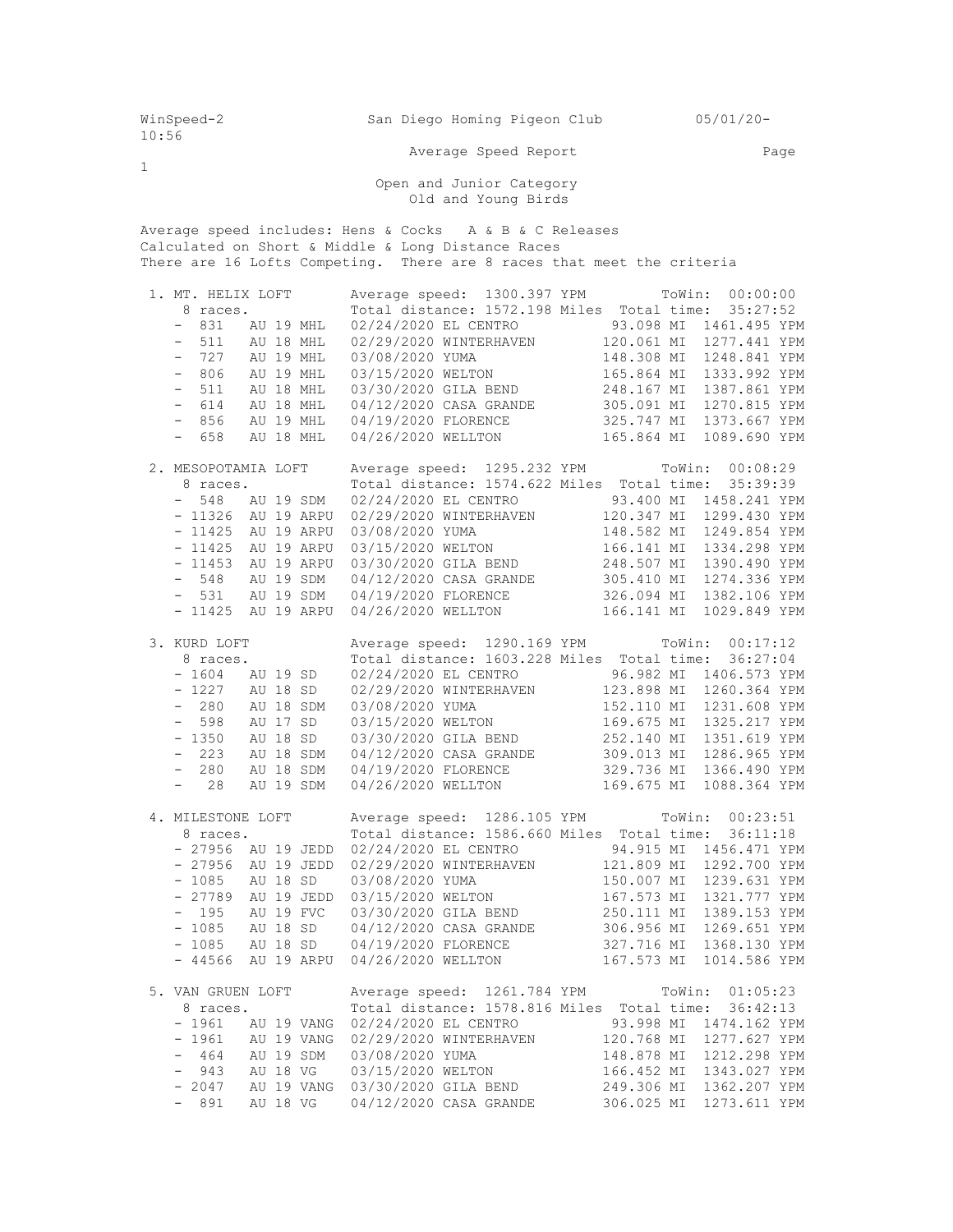| $-1990$                  |          |            | AU 19 VANG 04/19/2020 FLORENCE                                                                                                                                                                                                                   |  |            | 326.939 MI 1359.522 YPM                           |  |
|--------------------------|----------|------------|--------------------------------------------------------------------------------------------------------------------------------------------------------------------------------------------------------------------------------------------------|--|------------|---------------------------------------------------|--|
| - 863                    |          | AU 18 VG   | 04/26/2020 WELLTON 166.452 MI 912.334 YPM                                                                                                                                                                                                        |  |            |                                                   |  |
|                          |          |            |                                                                                                                                                                                                                                                  |  |            |                                                   |  |
| 6. PIGEON WORLD          |          |            | Average speed: 1245.375 YPM ToWin: 01:36:45                                                                                                                                                                                                      |  |            |                                                   |  |
| 8 races.                 |          |            | Total distance: 1618.184 Miles Total time: 38:06:52                                                                                                                                                                                              |  |            |                                                   |  |
|                          |          |            |                                                                                                                                                                                                                                                  |  |            |                                                   |  |
| $-892$                   |          |            | AU 19 HICA 02/24/2020 EL CENTRO 98.855 MI 1499.116 YPM<br>AU 19 SD 02/29/2020 WINTERHAVEN 125.835 MI 1320.711 YPM                                                                                                                                |  |            |                                                   |  |
| - 775 AU 19 SD           |          |            |                                                                                                                                                                                                                                                  |  |            |                                                   |  |
| $-714$                   |          | AU 19 SD   | 03/08/2020 YUMA                                                                                                                                                                                                                                  |  |            | 154.093 MI 1233.840 YPM                           |  |
|                          |          |            | AVERAGE SPEED REPORT (WinSpeed - 2)                                                                                                                                                                                                              |  |            | page 2                                            |  |
|                          |          |            |                                                                                                                                                                                                                                                  |  |            |                                                   |  |
| $-882$                   |          | AU 19 HICA | 03/15/2020 WELTON<br>03/30/2020 GILA BEND<br>04/12/2020 GILA GRAMPT                                                                                                                                                                              |  | 171.646 MI | 1338.996 YPM                                      |  |
| $-796$                   |          | AU 19 SD   |                                                                                                                                                                                                                                                  |  | 253.862 MI | 1386.162 YPM                                      |  |
| $-736$                   |          | AU 19 SD   |                                                                                                                                                                                                                                                  |  |            | 1000.184 YPM                                      |  |
| $-827$                   |          | AU 19 HICA | 04/12/2020 CASA GRANDE 310.819 MI<br>04/19/2020 FLORENCE 331.427 MI                                                                                                                                                                              |  |            | 1364.764 YPM                                      |  |
| $-957$                   |          | AU 18 SD   | 04/26/2020 WELLTON 171.646 MI                                                                                                                                                                                                                    |  |            | 1157.372 YPM                                      |  |
|                          |          |            |                                                                                                                                                                                                                                                  |  |            |                                                   |  |
|                          |          |            |                                                                                                                                                                                                                                                  |  |            |                                                   |  |
| 7. Topacio Family loft   |          |            | Average speed: 1240.224 YPM ToWin: 01:45:27                                                                                                                                                                                                      |  |            |                                                   |  |
| 8 races.                 |          |            | Total distance: 1606.049 Miles Total time: 37:59:08                                                                                                                                                                                              |  |            |                                                   |  |
| $-1429$ AU 19 SD         |          |            |                                                                                                                                                                                                                                                  |  |            |                                                   |  |
| $-1418$ AU 19 SD         |          |            |                                                                                                                                                                                                                                                  |  |            |                                                   |  |
| $-1462$                  |          | AU 19 SD   |                                                                                                                                                                                                                                                  |  |            |                                                   |  |
| $-1427$                  | AU 19 SD |            |                                                                                                                                                                                                                                                  |  |            |                                                   |  |
| $-1456$ AU 19 SD         |          |            |                                                                                                                                                                                                                                                  |  |            |                                                   |  |
| $-1462$ AU 19 SD         |          |            |                                                                                                                                                                                                                                                  |  |            |                                                   |  |
| $-1430$                  |          | AU 19 SD   | 02/24/2020 EL CENTRO 37.342 MI 1493.106 YPM<br>02/24/2020 WINTERHAVEN 124.335 MI 1313.846 YPM<br>03/08/2020 WINTERHAVEN 152.603 MI 1313.846 YPM<br>03/08/2020 WIMERINO 170.153 MI 1311.735 YPM<br>03/30/2020 GLIA BEND 252.310 MI 1315.478       |  |            |                                                   |  |
| $-566$                   |          | AU 19 SDM  | 04/26/2020 WELLTON 170.153 MI 827.772 YPM                                                                                                                                                                                                        |  |            |                                                   |  |
|                          |          |            |                                                                                                                                                                                                                                                  |  |            |                                                   |  |
| 8. TROLLEY TRACKS LOFT   |          |            | Average speed: 1067.237 YPM ToWin: 08:04:43                                                                                                                                                                                                      |  |            |                                                   |  |
| 8 races.                 |          |            | Total distance: 1639.348 Miles Total time: 45:03:29                                                                                                                                                                                              |  |            |                                                   |  |
| - 188 AU 19 SD           |          |            |                                                                                                                                                                                                                                                  |  |            |                                                   |  |
| $-552$                   |          | AU 19 SDM  | 02/24/2020 EL CENTRO 101.558 MI 1414.206 YPM<br>02/29/2020 WINTERHAVEN 128.342 MI 1239.122 YPM                                                                                                                                                   |  |            |                                                   |  |
|                          |          |            |                                                                                                                                                                                                                                                  |  |            |                                                   |  |
|                          |          |            |                                                                                                                                                                                                                                                  |  |            |                                                   |  |
|                          |          |            |                                                                                                                                                                                                                                                  |  |            |                                                   |  |
|                          |          |            |                                                                                                                                                                                                                                                  |  |            |                                                   |  |
|                          |          |            |                                                                                                                                                                                                                                                  |  |            |                                                   |  |
|                          |          |            |                                                                                                                                                                                                                                                  |  |            |                                                   |  |
|                          |          |            | - 554 AU 19 SDM 03/08/2020 YUMA<br>- 84521 AU 18 ARPU 03/15/2020 YUMA<br>- 84521 AU 18 ARPU 03/15/2020 WELTON<br>- 174.030 MI 1335.738 YPM<br>- 7414 AU 18 HP 04/12/2020 CASA GRANDE<br>- 554 AU 19 SDM 04/19/2020 FLORENCE<br>- 553 AU 19 SDM 0 |  |            |                                                   |  |
|                          |          |            |                                                                                                                                                                                                                                                  |  |            |                                                   |  |
| 9. OVER DA BORDER        |          |            | Average speed: 1009.915 YPM ToWin: 10:38:10                                                                                                                                                                                                      |  |            |                                                   |  |
| 8 races.                 |          |            | Total distance: 1639.348 Miles Total time: 47:36:56                                                                                                                                                                                              |  |            |                                                   |  |
| - 455 AU 19 SDM          |          |            | 02/24/2020 EL CENTRO 101.558 MI 1297.240 YPM                                                                                                                                                                                                     |  |            |                                                   |  |
|                          |          |            | - 591 AU 19 SD 02/29/2020 WINTERHAVEN 128.342 MI 1238.680 YPM<br>- 27974 AU 19 JEDD 03/08/2020 YUMA 156.457 MI 1158.946 YPM<br>- 43298 AU 19 JEDD 03/15/2020 WELTON 174.030 MI 1312.550 YPM                                                      |  |            |                                                   |  |
|                          |          |            |                                                                                                                                                                                                                                                  |  |            |                                                   |  |
|                          |          |            |                                                                                                                                                                                                                                                  |  |            |                                                   |  |
|                          |          |            | - 27974 AU 19 JEDD 03/30/2020 GILA BEND 256.855 MI                                                                                                                                                                                               |  |            | 1279.828 YPM                                      |  |
|                          |          |            |                                                                                                                                                                                                                                                  |  |            |                                                   |  |
|                          |          |            | - 27960 AU 19 JEDD 04/12/2020 CASA GRANDE<br>- 27960 AU 19 JEDD 04/19/2020 FLORENCE                                                                                                                                                              |  |            | 313.592 MI 1232.204 YPM                           |  |
|                          |          |            |                                                                                                                                                                                                                                                  |  |            | 334.484 MI 1063.451 YPM                           |  |
|                          |          |            | - 27960 AU 19 JEDD 04/26/2020 WELLTON                                                                                                                                                                                                            |  |            | 174.030 MI 430.718 YPM                            |  |
|                          |          |            |                                                                                                                                                                                                                                                  |  |            |                                                   |  |
| 10. SMIB LOFT            |          |            | Average speed: 878.347 YPM ToWin: 17:06:08                                                                                                                                                                                                       |  |            |                                                   |  |
| 8 races.                 |          |            | Total distance: 1577.873 Miles Total time: 52:41:41                                                                                                                                                                                              |  |            |                                                   |  |
|                          |          |            | - 27907 AU 19 JEDD 02/24/2020 EL CENTRO                                                                                                                                                                                                          |  |            | 93.822 MI 1431.350 YPM                            |  |
|                          |          |            | - 27903 AU 19 JEDD 02/29/2020 WINTERHAVEN 120.698 MI 1258.749 YPM                                                                                                                                                                                |  |            |                                                   |  |
| - 27907 AU 19 JEDD       |          |            | 03/08/2020 YUMA                                                                                                                                                                                                                                  |  |            | 148.883 MI 1149.350 YPM                           |  |
|                          |          |            | - 27907 AU 19 JEDD 03/15/2020 WELTON                                                                                                                                                                                                             |  | 166.452 MI | 1285.500 YPM                                      |  |
|                          |          |            | - 27907 AU 19 JEDD 03/30/2020 GILA BEND<br>- 27903 AU 19 JEDD 04/12/2020 CASA GRANDE                                                                                                                                                             |  |            |                                                   |  |
|                          |          |            |                                                                                                                                                                                                                                                  |  |            | 249.044 MI 1311.883 YPM<br>305.868 MI 579.118 YPM |  |
|                          |          |            | - 27907 AU 19 JEDD 04/19/2020 FLORENCE 326.655 MI 1139.088 YPM                                                                                                                                                                                   |  |            |                                                   |  |
|                          |          |            | - 27907 AU 19 JEDD 04/26/2020 WELLTON 166.452 MI 448.428 YPM                                                                                                                                                                                     |  |            |                                                   |  |
|                          |          |            |                                                                                                                                                                                                                                                  |  |            |                                                   |  |
|                          |          |            | -- TRIPLE CROWN CLASSIC Average speed: 1180.972 YPM                                                                                                                                                                                              |  |            |                                                   |  |
| 7 races.                 |          |            | Total distance: 1423.644 Miles Total time: 35:21:39                                                                                                                                                                                              |  |            |                                                   |  |
| $\overline{\phantom{0}}$ |          |            | 419 AU 19 LFO 02/24/2020 EL CENTRO 55.589 MI 1467.970 YPM                                                                                                                                                                                        |  |            |                                                   |  |
|                          |          |            |                                                                                                                                                                                                                                                  |  |            |                                                   |  |